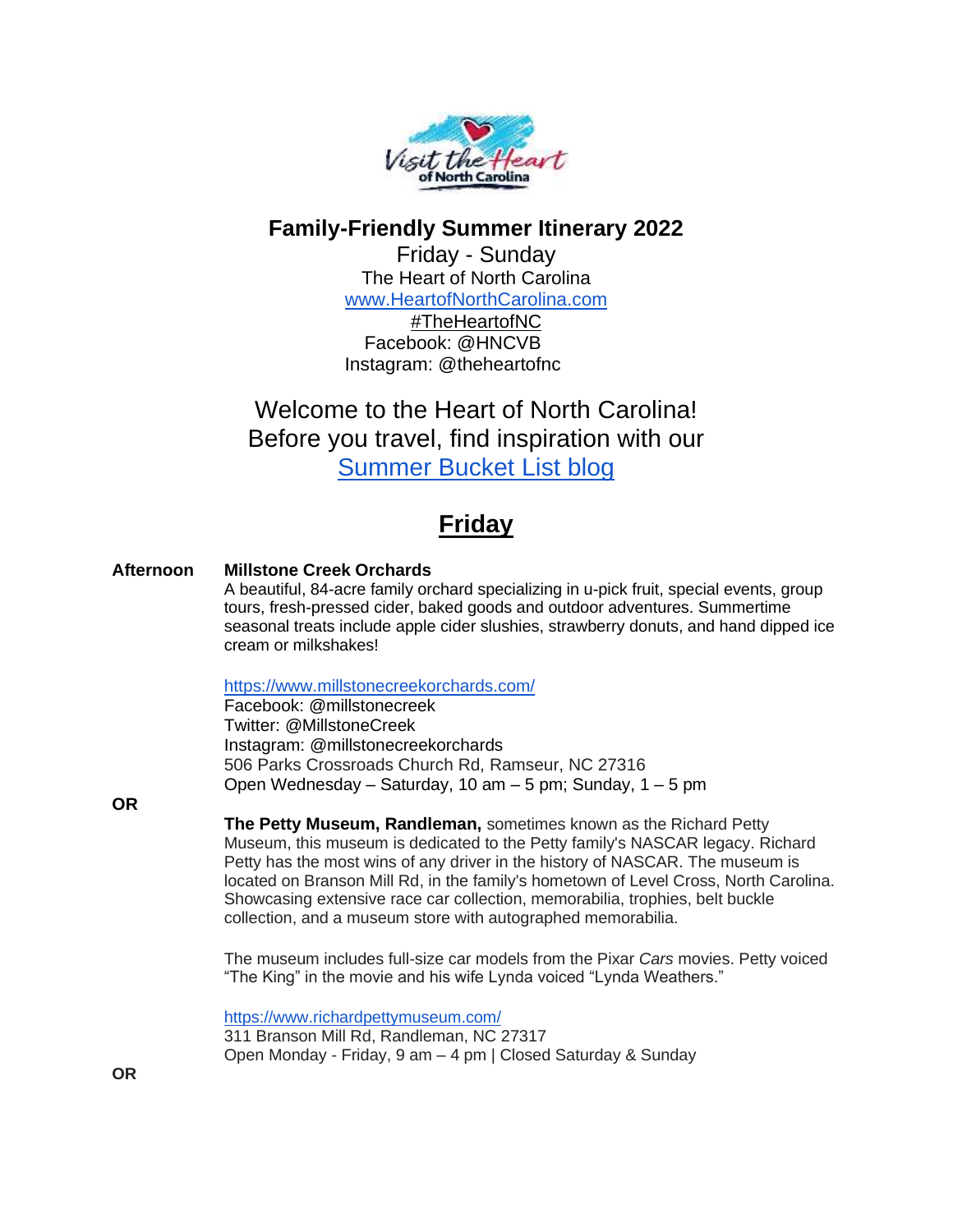**North Carolina Aviation Museum and Hall of Fame, Asheboro** displays a collection across two hangars of static aircraft, uniforms and memorabilia, and an extensive collection of aircraft models. Nearly all aircraft on display are privately owned and on loan <https://www.ncamhof.com/> <https://www.facebook.com/OfficialNCAMHOF> 2222 Pilots View Rd, Asheboro Open Thursday – Sunday, 11 am – 5 pm

**Check-in at your accommodations. Click the links below to see the best option for your family.**

#### **[Hotels](https://www.heartofnorthcarolina.com/places-to-stay/index.htm?category=Hotels)**

**[Campgrounds](https://www.heartofnorthcarolina.com/places-to-stay/index.htm?category=campgrounds)**

**[AirBnBs in Randolph County, the](https://www.airbnb.com/s/Asheboro--North-Carolina--United-States/homes?c=.pi0.pk475441696_80156751960&localized_ghost=true&gclid=Cj0KCQjwspKUBhCvARIsAB2IYut0kbLfer9IboDE2RXzQTwpVbh1ABmfDXTw1c-ut5XFcX2BcOJ9BcoaAu4uEALw_wcB) Heart of NC**

**[VRBOs](https://www.vrbo.com/vacation-rentals/usa/north-carolina/heartland/asheboro)**

**Dinner The Flying Pig Food & Spirits** Lively local pizza/salad/sandwich spot–consider the fried pickles appetizer and save room for homemade cheesecake dessert. 208 Sunset Ave in Downtown Asheboro, NC 27203 Open to 11 pm on weekends; Closed Tuesday; Hours vary on other days. Reservations are available. Family-friendly with large tables.

> See our blog on local dining: [https://blog.heartofnorthcarolina.com/2021/07/ultimate-foodie-guide-in-heart-of](https://blog.heartofnorthcarolina.com/2021/07/ultimate-foodie-guide-in-heart-of-nc.html)[nc.html](https://blog.heartofnorthcarolina.com/2021/07/ultimate-foodie-guide-in-heart-of-nc.html)

**Complete list of dining options across Randolph County, in the Heart of North Carolina:** [https://www.heartofnorthcarolina.com/things-to](https://www.heartofnorthcarolina.com/things-to-do/index.htm?category=Local+Dining)[do/index.htm?category=Local+Dining](https://www.heartofnorthcarolina.com/things-to-do/index.htm?category=Local+Dining)

## **Saturday**

#### **Breakfast Biscuit Company**

Locally owned, biscuit drive-through service; three locations to serve you & your family!

558 Albemarle Rd, Asheboro, NC 27203 151 Jordan Rd, Ramseur, 27316 201 W Academy St, Randleman, NC 27317 Open 5 am - 2 pm daily; Sunday, 6 am - 3 pm

#### **Glaze King Donuts**

Fresh pastries and donuts, pick them up to go 1056 Albemarle Rd, Asheboro, NC 27203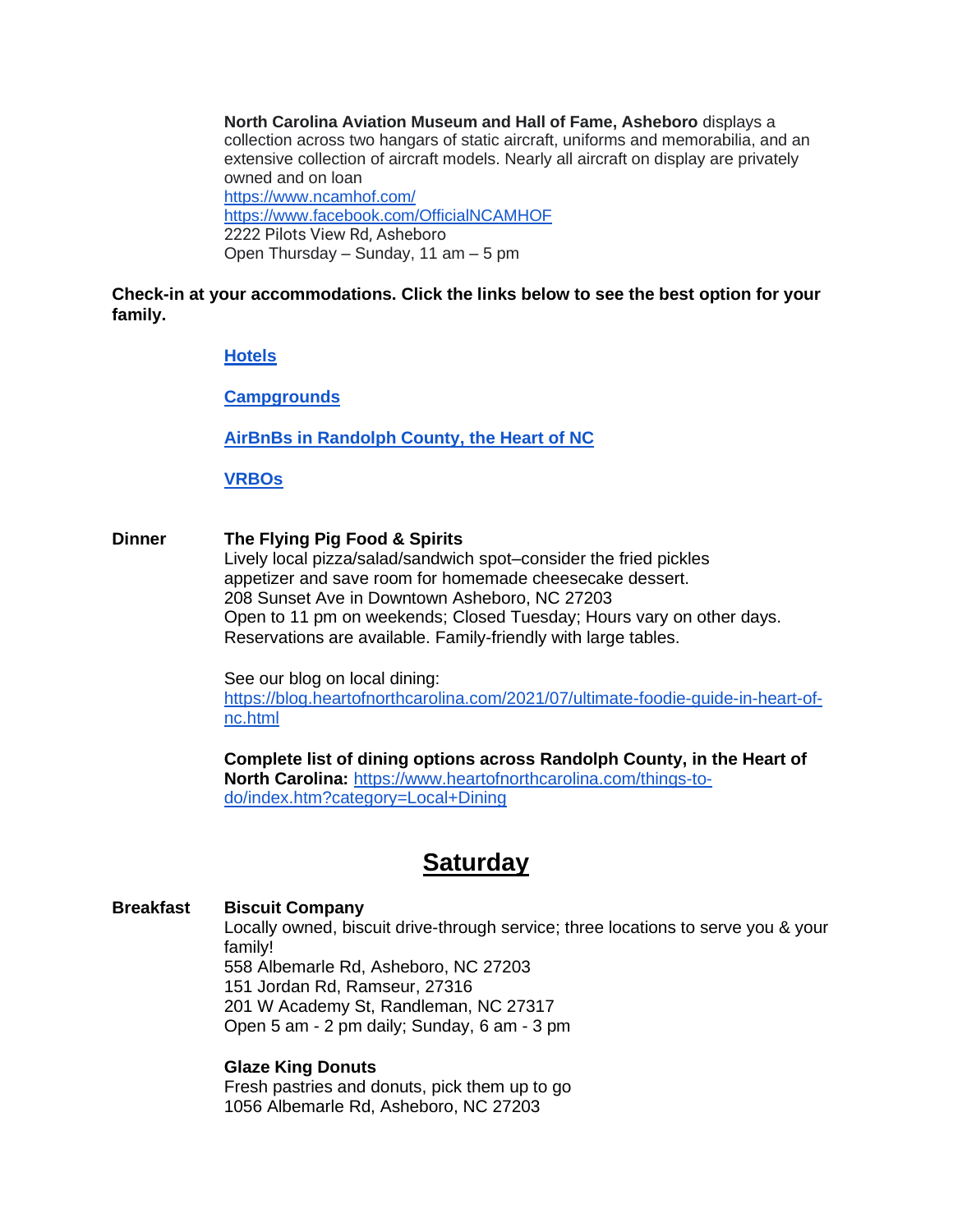Open Tuesday – Saturday, 6 am – 7 pm; Closed Sunday & Monday

<https://www.facebook.com/Glaze-King-Donuts-372330576219581/>

### **Daytime Fun:**

**Ages 10 and up…Kersey Valley Attractions** (no high ropes course this summer–all else functioning; in September, you can see the Sunflower Extravaganza in bloom) <https://www.kerseyvalley.com/>

**Ages 6 and up… Richland Creek Zipline**- (waist 42" or larger) <http://www.richlandcreekzipline.com/>

#### **Any age… Deep River State Trail** hiking

<https://www.piedmonttrails.org/maps-routes/deep-river-state-trail-randleman-section/>

More hikes here in the Randolph County Trail Guide: [https://www.piedmonttrails.org/trails-near](https://www.piedmonttrails.org/trails-near-asheboro/)[asheboro/](https://www.piedmonttrails.org/trails-near-asheboro/)

#### **Comics:**

**[More Fun Comics Studio](https://www.facebook.com/Comics928/)** 312 Sunset Ave, Asheboro, NC 27203 Open Monday – Friday, 12 – 6 pm; Saturday, 11 am – 6 pm

#### **[Storm Crow Comics](https://www.facebook.com/stormcrowcomics/?ref=hl)**

[11651 N Main St](https://www.google.com/maps/dir/?api=1&destination=35.917645%2C-79.975984&fbclid=IwAR0VWecX4IH7qlkBSuZ0r6opuPPDAYMD62IKAKfy69YKANPk8hG-mZFZc0A) Suite #O, Archdale, NC 27263 Open Wednesday – Friday, 11 am – 7 pm; Saturday, 12 – 7 pm; Sunday, 12 – 5 pm

#### **SUMMER EVENTS (think free outdoor concerts, theater and more)**:

<https://www.heartofnorthcarolina.com/calendar/>

**Dinner Hop's Bar-B-Q** (humble barbecue spot with country breakfast menu) 240 Sunset Ave, Downtown Asheboro, NC 27203 Open Monday – Friday, 6 am - 7 pm; Saturday, 6 am – 8 pm; Closed Sundays <https://www.facebook.com/HopsBarBQ>

## **Sunday**

## **Breakfast Brewskie's**

730 S Fayetteville St, Asheboro, NC 27203 Open Monday – Saturday, 6 am – 10 pm; Sunday, 8 am – 10 pm Facebook:@Brewskiesofasheboro IG: brewskiesofasheboro

### **Daytime Fun:**